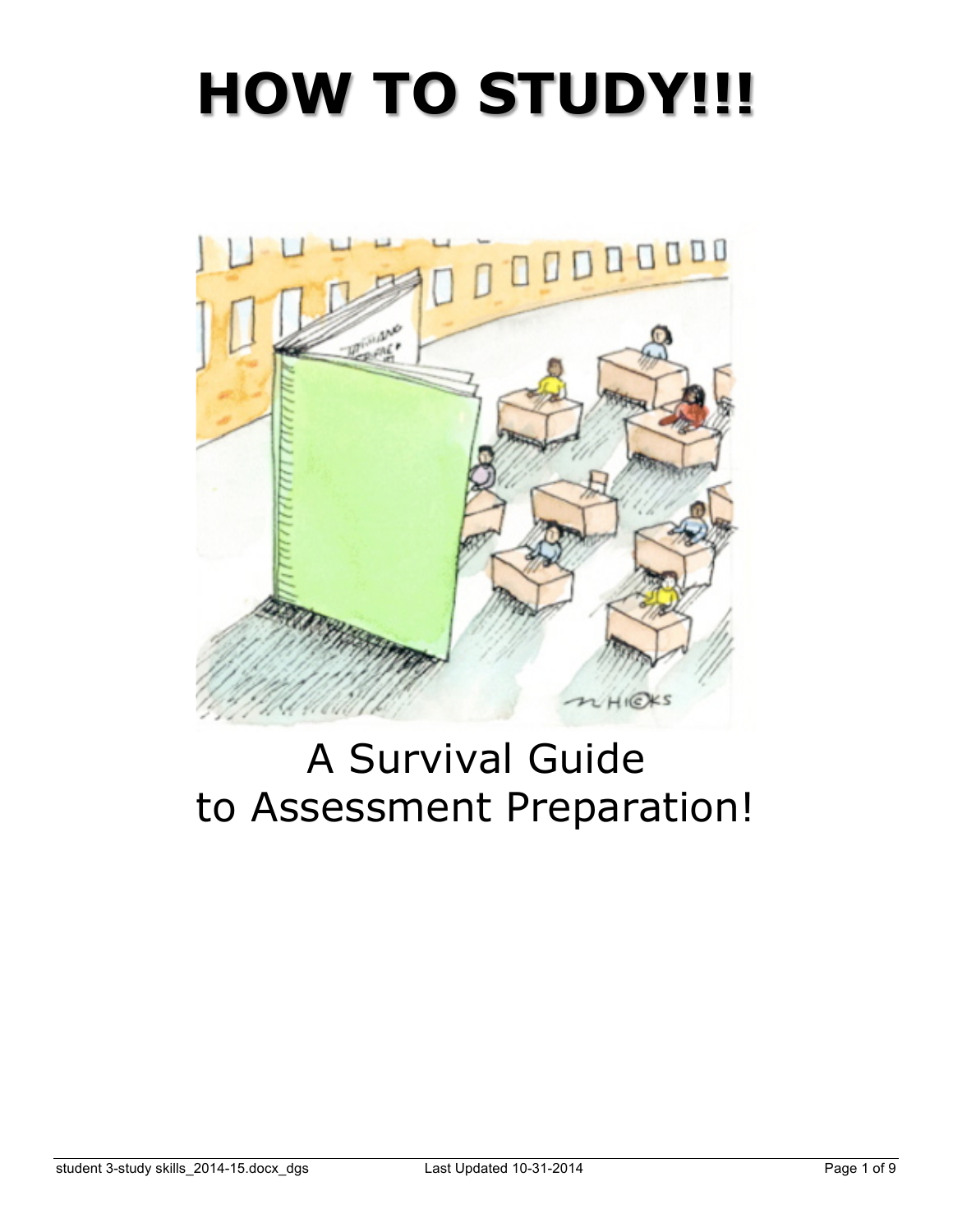#### **STUDY SKILL CHECKLIST**

Read each statement and consider how it applies to you. If it does apply to you, check Y. If it does not apply to you, check N. The purpose of this inventory is to find out about your own study habits and attitudes.

1. Y N I spend too much time studying for what I am learning.

2. Y N I usually spend hours cramming the night before an exam.

3. Y<sub>\_\_</sub> N<sub>\_\_</sub> If I spend as much time on my social activities as I want to, I don't have enough time left to study, or when I study enough, I don't have time for a social life.

4. Y N I usually try to study with the radio and TV turned on.

5. Y N I can't sit and study for long periods of time without becoming tired or distracted.

6. Y N I go to class, but I usually doodle, daydream, or fall asleep.

7. Y N My class notes are sometimes difficult to understand later.

8. Y<sub>\_\_</sub> N<sub>\_\_</sub> I usually seem to get the wrong material into my class notes.

9. Y N I don't review my class notes periodically throughout the semester in preparation for tests.

10. Y<sub>\_\_</sub> N<sub>\_\_</sub> When I get to the end of a chapter, I can't remember what I've just read.

11. Y N I don't know how to pick out what is important in the text.

12. Y<sub>\_\_</sub> N<sub>\_\_</sub> I can't keep up with my reading assignments, and then I have to cram the night before a test.

13.Y\_\_ N\_\_ I lose a lot of points on essay tests even when I know the material well.

14. Y N I study enough for my test, but when I get there my mind goes blank.

15. Y N I often study in a haphazard, disorganized way under the threat of the next test.

16. Y N I often find myself getting lost in the details of reading and have trouble identifying the main ideas.

17. Y N I rarely change my reading speed in response to the difficulty level of the selection, or my familiarity with the content.

18. Y<sub>\_</sub> N<sub>\_</sub> I often wish that I could read faster.

19. Y N When my teachers assign papers I feel so overwhelmed that I can't get started.

20. Y<sub>\_\_</sub> N<sub>\_\_</sub> I usually write my papers the night before they are due.

21. Y  $\quad$  N  $\quad$  I can't seem to organize my thoughts into a paper that makes sense.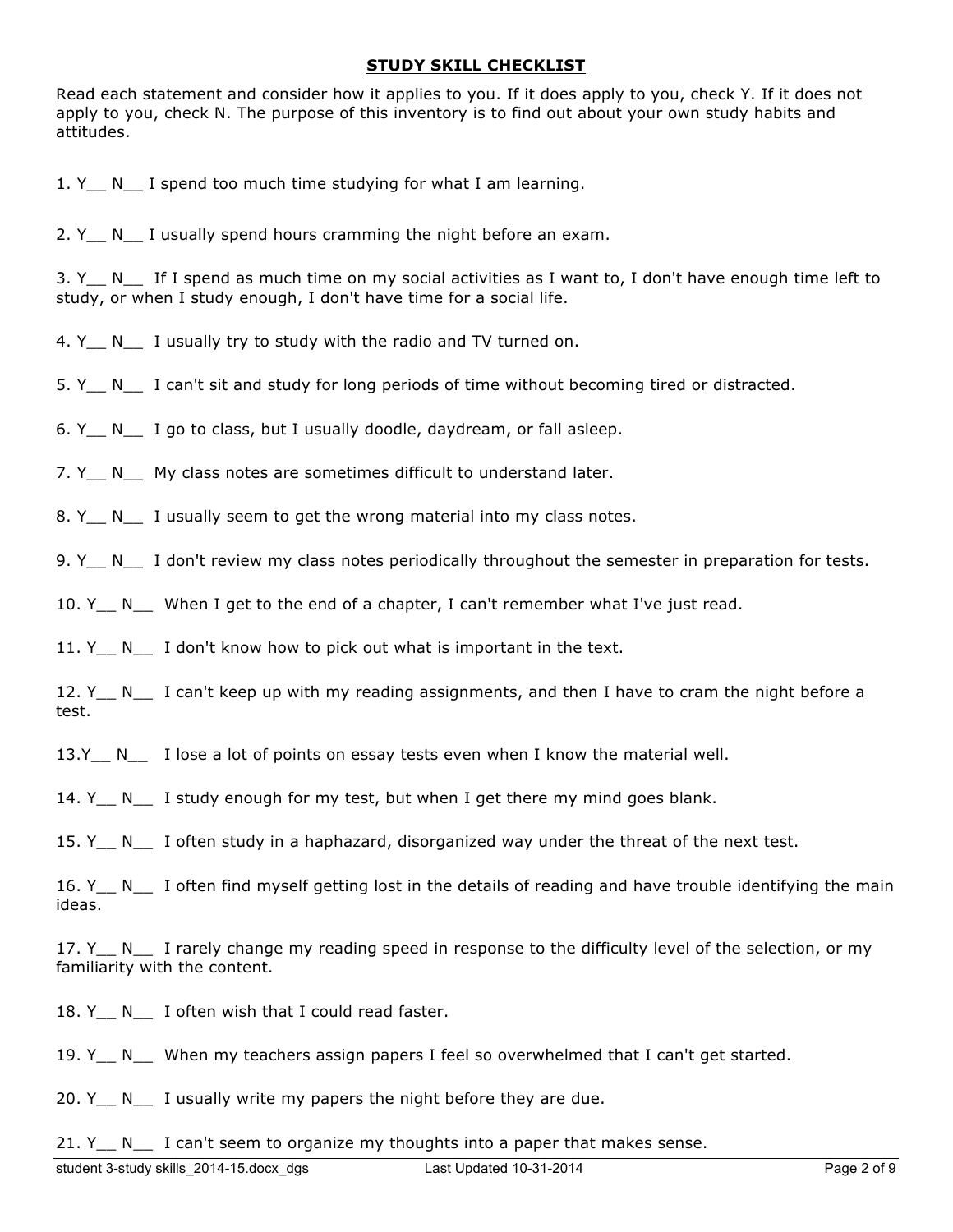#### *Yes TWO or MORE of the following categories means it is a skill you need to work on.*

**Time Scheduling** - 1, 2, and 3. **Reading** 10,11,12,16,17,18 **Concentration** - 4, 5, and 6. **Test Taking** 13,14,15 **Listening & Note taking** - 7, 8, and 9. **Writing Skills** 19,20,21

## **TOP 10 LEARNING STRATEGIES**

There are things you can learn that are guaranteed to improve your grades in every subject… guaranteed. Interested to know more?... Read on!

#### **1) Get organized**



Being neat and organized will pay off in the long run. If you can't find what you need or are constantly losing your homework and assignments, you'll aggravate your teachers, (which certainly don't help the situation) and also lose credit on the work because it's late or missing (an avoidable disaster)!

The first part of getting organized is to put all of the notes from each subject into its own, clearly marked folder. (Keep some spares so you can transfer the overflow when they get full… or at the end of each term (Don't throw out the things you will need for mid–year and final exam review).

• Keep your notes in order from the most recent to the past, Face them all upright in the folder and don't fold them so you can see what they contain.

- Never mix notes or homework from one class into the folder for another class... this is how you lose credit for things even after you have done the work!
- Also keep your locker neat. The only school things you should see when you open the door is your folders and books. Loose papers should be filed, or thrown out so you can find what you need without hunting through junk.

#### **2) All homework should be attempted**

- Notice the word 'attempt'. Trying to do a homework assignment better than not trying it at all because you learn, even from your mistakes! No one ever succeeded at anything by giving up the first time out!
- Most learning happens when you attempt to answer questions, not while you are listening to the teacher. Practice is necessary to learn things ... and there is never enough class time…
	- that's why there is homework.
		- Doing most of the homework, or doing it most of the time, is not good enough. If you want your grades to improve, you must attempt it all, every day!
		-

#### **3) Write or print neatly**

Messy writing forces your teachers to read slowly and carefully so they can figure out what you are trying to say…

• this helps them to find every single spelling and grammar mistake you made!



• By being more careful, you will make fewer mistakes and your teachers will be more generous in grading. Teachers always prefer an assignment that looks good and doesn't force them to work so hard to figure it out!

#### **4) Taking good notes**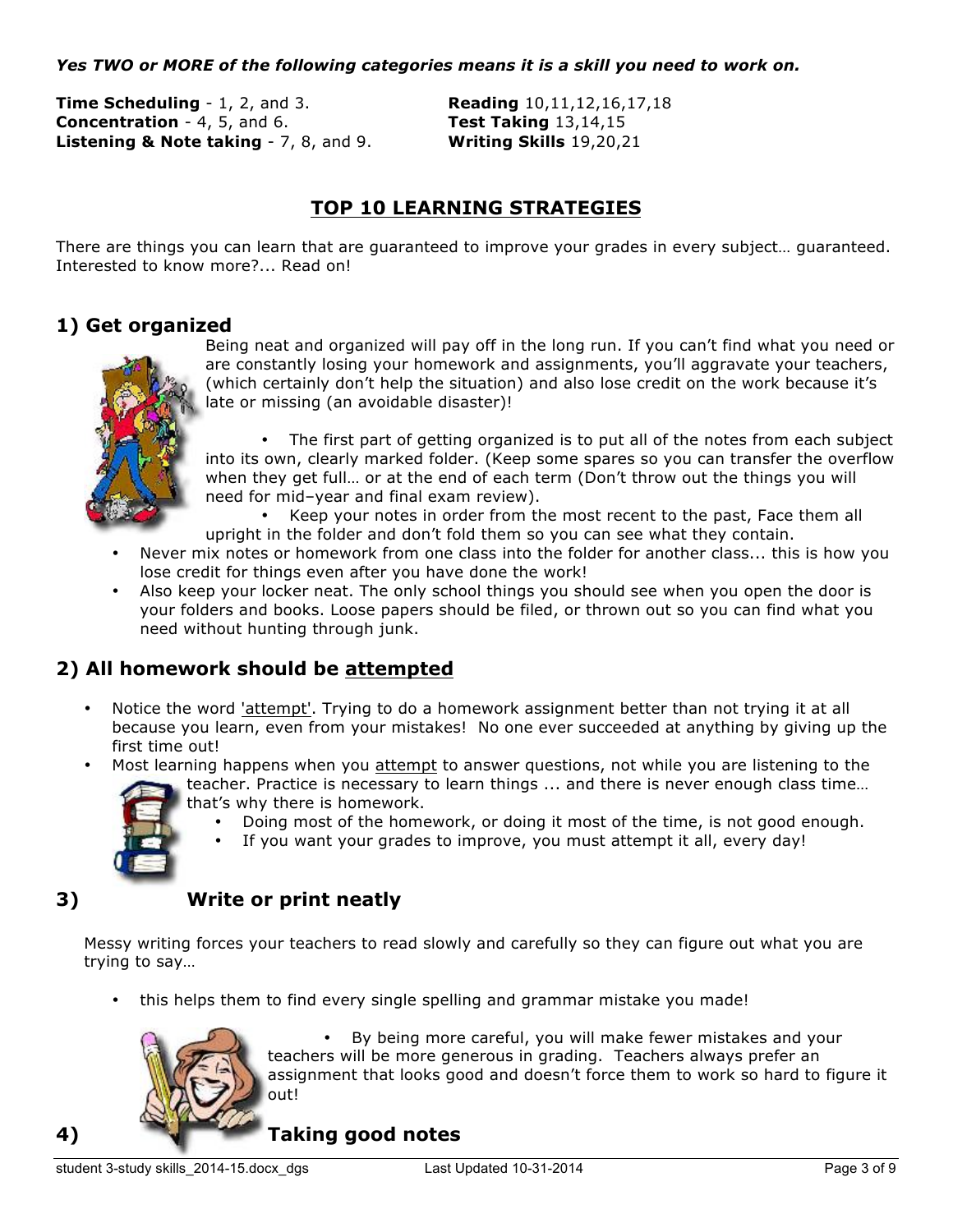

A complete set of notes, along with a set of corrected quizzes and assignments, will make it much easier for you to be ready for tests. By using them You know all the things that could be on the test and you will have actual questions and correct answers to read and review

Use the back of your notebooks to write down what you have learned, and what you've had problems with. This is especially helpful for subjects like Math or Science, but it applies as well to other areas.



• All your homework questions, after they've been taken up in class or marked and returned, should be corrected. Make notes beside the ones you got wrong! These are the questions you will need to look at, and try again, when studying for a test.

• In the back of each of notebook keep a record of topics, or specific problems you've had difficulty with. This will give you some things to concentrate on when studying, and will be useful when you talk with your teacher.

#### **5) Talking to your teacher**

You should talk with you teacher often. Not only does it show that you are interested (which is sure to make your teacher happy), but it also lets you to clear up the things you don't understand right away.

- Don't wait until the end of the unit to ask for help, by then it will be too late to catch up.
- What you don't know may affect your progress in others areas later, especially in Math and languages, where what you're learning today requires you to understand perfectly something you did last month!

#### **6) Don't miss class**



In math and science classes, this is especially important! Obviously, if you are absent your grades will suffer, because nothing can fully replace the class time where you could ask questions, and practice problems with your teachers help.

#### **7) Have a regular place and time to study**

- Do your homework at a certain time and at the same place every day… this habit is important.
- Make sure the place is quiet and has good light.
- Keep all the materials in your study space so you find them when needed.
- Make a regular homework schedule, and stick to it. Do the same when studying for tests or exams.

#### **8) Do homework even when you don't have anything assigned.**



- When you have no homework in a subject, you should still go over the notes and examples you did in class that day.
- Rewrite any notes that aren't completely organized and neat.
- Write out question to ask your teacher the next day.

#### **9) Don't confuse 'cool' with 'lazy'**

Quite often, the people in school with the reputation of being 'cool' may not be getting very good grades. This may be because they are always doing 'cool' things in the evening, or on weekends, and don't do much homework.

If you want a shot at becoming the person of your dreams or just want to attend university/college, you have to do homework and study! There are no short-cuts!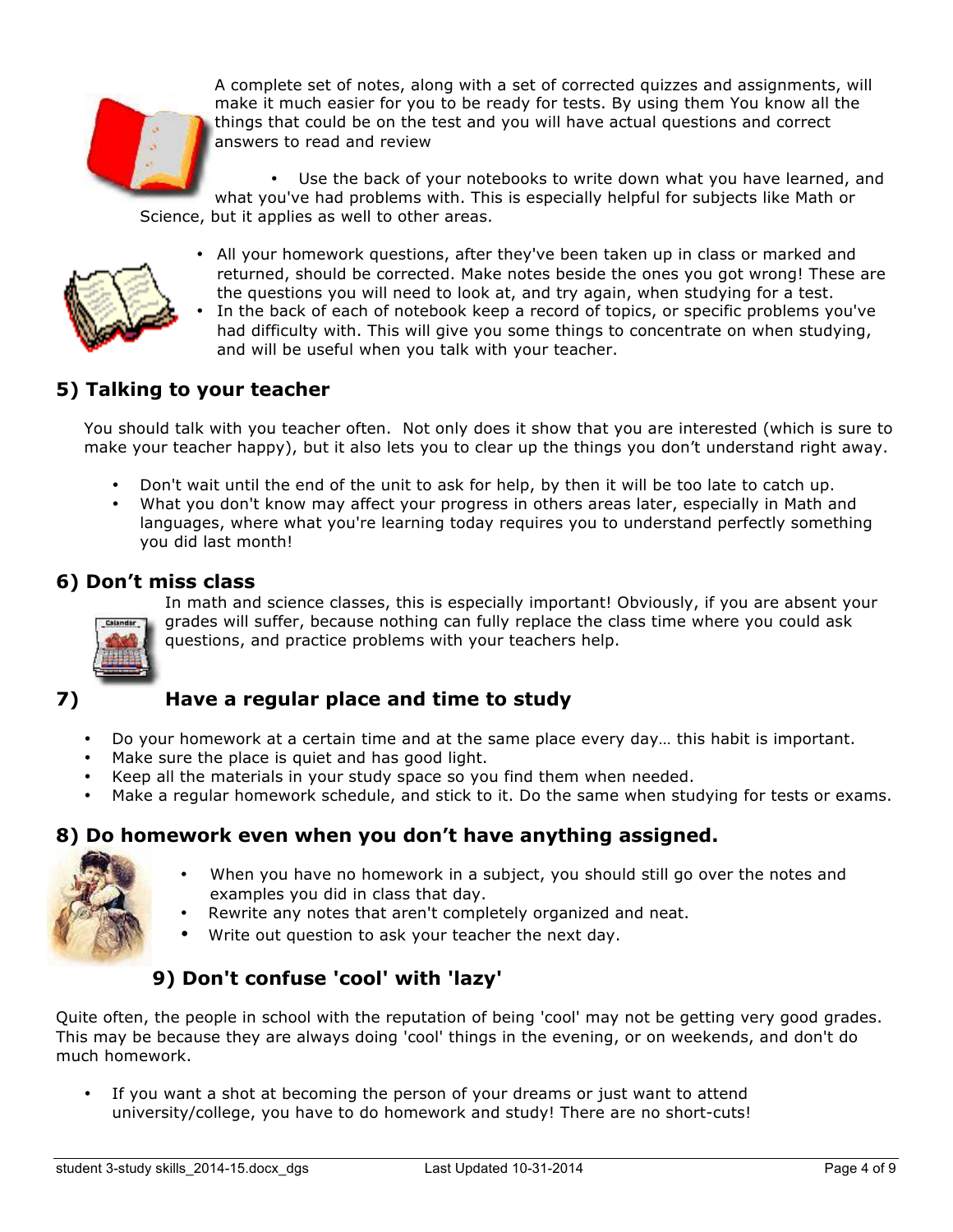### **10) Study with others**

- The best way to learn something is to explain it to someone else. Teaching someone else requires you to put things in your own words and understand the idea in a way that is clear.
- By studying with a friend, you can make up questions for each other and explain them to each other. The more you talk and write about something, the better you'll understand it. Your teachers know this ... it's one of the reasons why they ask you so many questions in class!



#### **STUDY GUIDELINES**

- 1) Locate all the materials required to review for the test (i.e. binder notes, textbook, study guide)
- 2) Put together a "study pack" of highlighters, pens/pencils, colours, sticky notes, paper etc.)
- 3) Find a quiet comfortable place to study, turn off your cell phone, log out of MSN, turn off the television.
- 4) Create a study plan (see attached sheet)
- 5) Begin your study plan, be sure to work for at least 30 min followed by a break or reward. Continue to work in 30 min intervals until you have accomplished everything scheduled for that study period.

#### **HOW TO STUDY**

- 1) Identify key terms, definitions, diagrams, and concepts by highlighting or marking with a sticky note.
- 2) Read through class notes and handouts. Use the textbook to help clarify any difficult concepts
- 3) Create study notes such as lists, concept maps, pictures, mnemonics of the important information
- 4) Read through the information many MANY times. Do not just memorize the information; try to understand what it means.
- 5) MAKE SURE YOU HAVE SOMEONE QUIZ YOU on the material you have studied.
- 6) Review your study notes before the test

#### **TEST ANXIETY**

- 1) Be prepared. Do not leave studying to the last minute
- 2) Get a good night's sleep before the test
- 3) Eat a good breakfast the morning of the test (you need to energy!)
- 4) If you do not know an answer put a star beside it and move on. Be sure to go back over these questions AFTER you are finished the test.
- 5) If you feel anxious before or during the test take a deep slow breath.
- 6) Bring a water bottle if you think you might need it.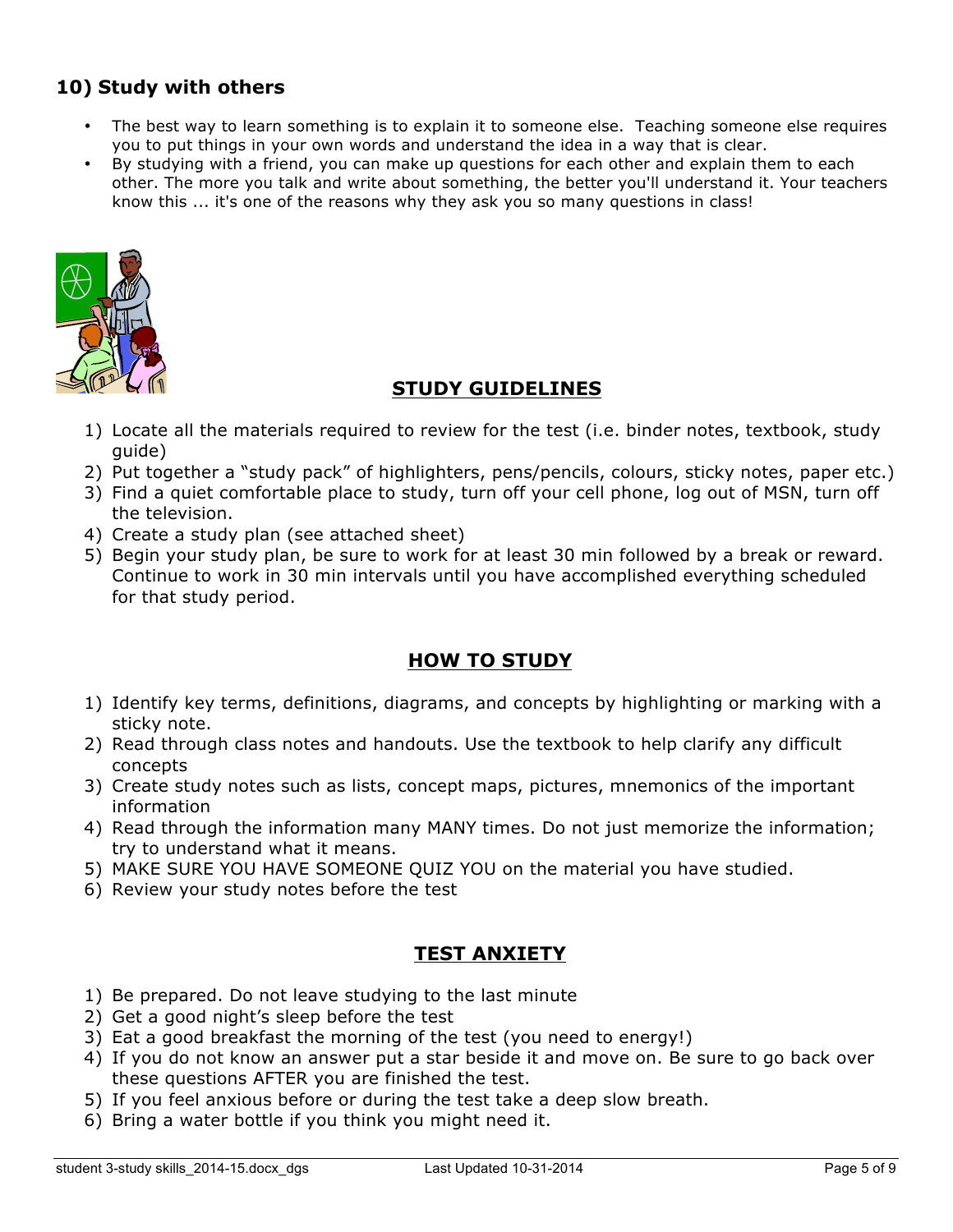- 7) Have all materials required to complete the test with you (extra pens, pencils, erasers, whiteout, calculator etc)
- 8) Ask the teacher if you do not understand a question. They may be able to re- word it in a way that will help you understand.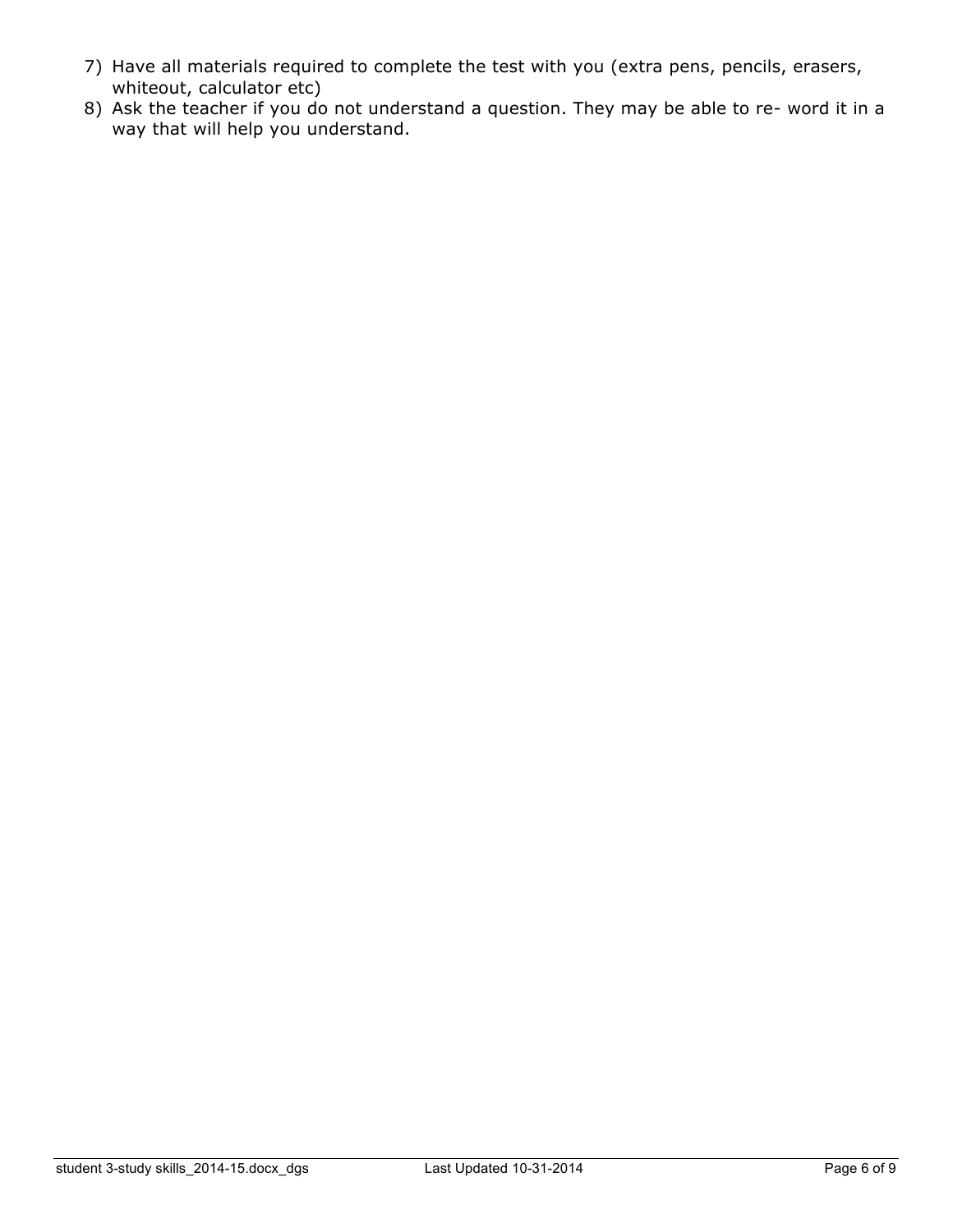#### **STUDY PLAN**

Name: \_\_\_\_\_\_\_\_\_\_\_\_\_\_\_\_\_\_\_\_\_\_\_\_\_\_ Course: \_\_\_\_\_\_\_\_\_\_\_\_\_\_\_\_\_\_\_\_\_\_\_\_\_\_

Evaluation date: \_\_\_\_\_\_\_\_\_\_\_\_\_\_\_\_\_\_\_\_\_\_\_\_\_\_

MONTH: \_\_\_\_\_\_\_\_\_\_\_\_\_\_\_\_\_\_\_\_\_\_\_\_\_\_

| Monday | Tuesday | Wednesday | Thursday | Friday | Saturday | Sunday |
|--------|---------|-----------|----------|--------|----------|--------|
| Monday | Tuesday | Wednesday | Thursday | Friday | Saturday | Sunday |
| Monday | Tuesday | Wednesday | Thursday | Friday | Saturday | Sunday |
| Monday | Tuesday | Wednesday | Thursday | Friday | Saturday | Sunday |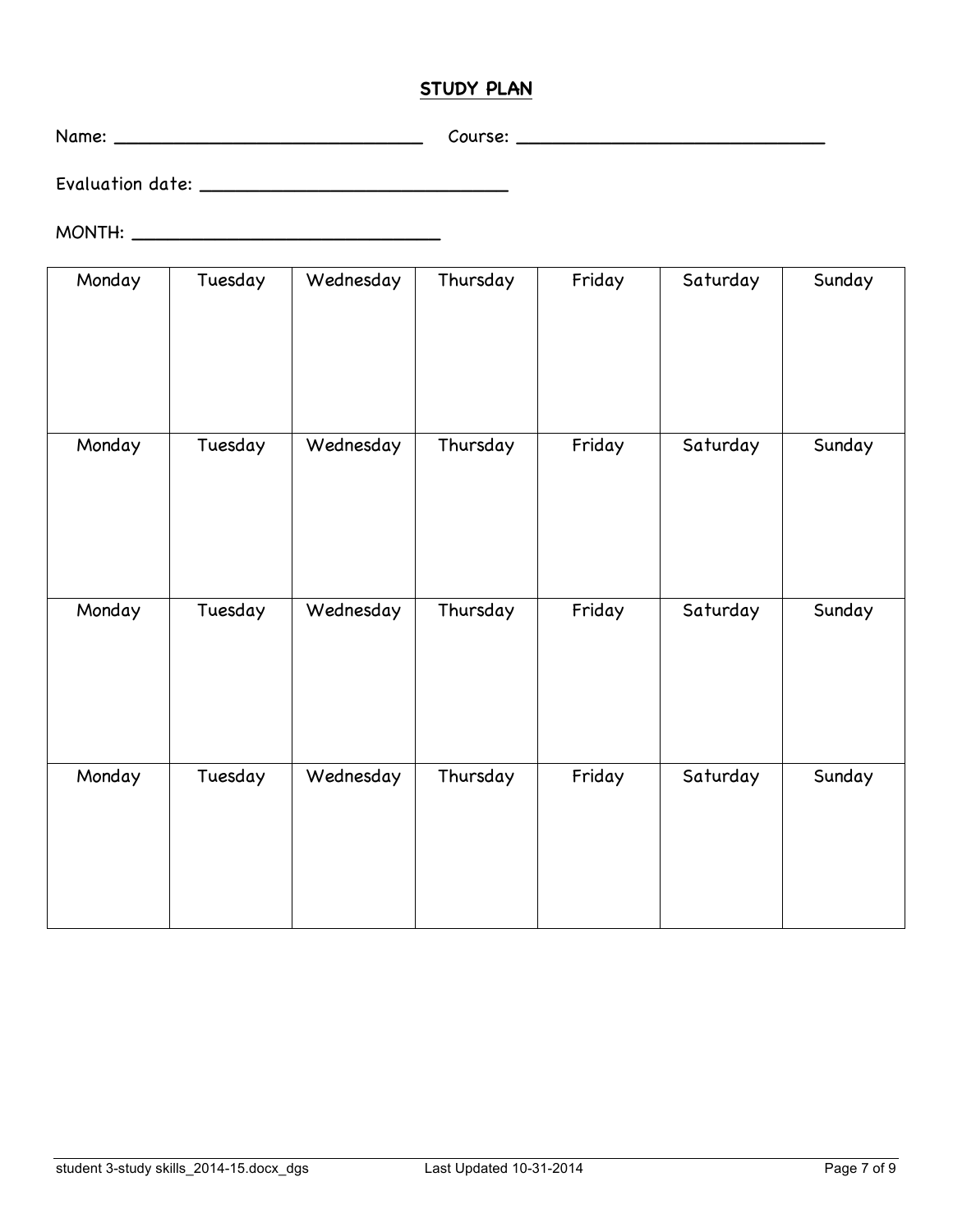#### **TEST TAKING STRATEGIES**

#### **1) MAKE GOOD USE OF YOUR TIME**

- Know how much time you have for the test
- Now and then check to see how much time you have left
- Go through the test start to finish answer the questions you know first do not guess at this point!
- Do not waste time on difficult problems. Put a star by them and come back later
- Return to difficult problems, beginning with the ones you know the most about
- Guess if you must Don't leave any blanks unless there is a penalty for wrong answers
- Review your answers if you have time at the end

#### **2) READ AND UNDERSTAND THE QUESTION BEFORE ANSWERING FOR MULTIPLE CHOICE TESTS:**

- Try to recall the answer before reading the choices
- If you are not sure of the answer, read all of the choices
- Cross out the answers that you know are wrong
- Choose the best answer that is left
- Guess only after you have narrowed the list down!

#### **3) FOR MATCHING TEST QUESTIONS:**

- Read all items before making any matches
- Do the ones you know first
- Guess on the rest don't leave any blanks

#### **4) CHANGING ANSWERS**

- Your best answer is usually your first answer, but you should change it only if:
- You learn something later in the test that refreshes your memory
- You learn something later in the test that proves your first answer wrong

#### **5) DO YOUR OWN WORK**

• Looking at someone else's paper can result in a zero

#### **STUDY IDEAS**

#### **1) CONCEPT CARDS**

**Concept cards** Are similar to flash cards except that on the front you write a key word, phrase or concept and on the back, you write its description.

*Concept cards* are best suited for classes that emphasize vocabulary and definitions, like English, World Languages, History, Math and the Sciences.

Outlines can also be used when topics are well organized by chapter, such as in a book. In both, you should use the fewest words possible to make a concept clear.

#### **To Create Concept Cards:**

- Record all information in your own words
- Never copy sentences directly from the book. Rephrasing things into your own words helps you